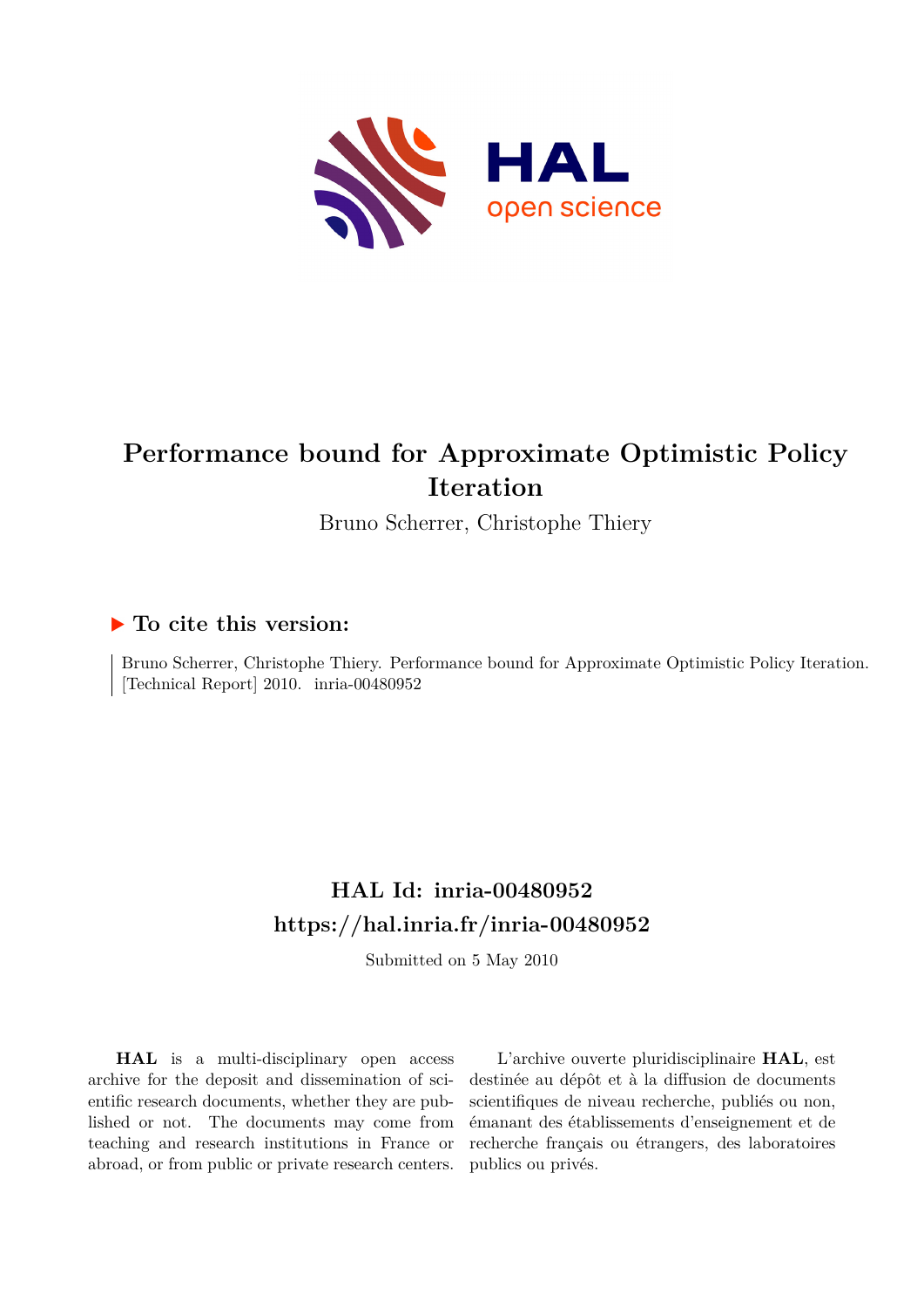## Performance bound for Approximate Optimistic Policy Iteration

Christophe Thiery, Bruno Scherrer

We provide here a proof of the performance bound theorem published in Thiery and Scherrer (2010). This theorem applies to Least-Squares  $\lambda$  Policy Iteration and more generally approximate, optimistic Policy Iteration algorithms.

#### Theorem 1 (Performance bound for Approximate Optimistic Policy Iteration)

Let  $(\lambda_n)_{n\geq 1}$  be a sequence of positive weights such that  $\sum_{n\geq 1} \lambda_n = 1$ . Let  $Q_0$ *be an arbitrary initialization. We consider an iterative algorithm that generates the sequence*  $(\pi_k, Q_k)_{k\geq 1}$  *with* 

 $\pi_{k+1} \leftarrow \text{greedy}(Q_k)$ ,  $Q_{k+1} \leftarrow \sum$  $n\geq 1$  $\lambda_n (B_{\pi_{k+1}})^n Q_k + \epsilon_{k+1}.$ 

 $\epsilon_{k+1}$  *is the approximation error made when estimating the next value function. Let*  $\epsilon$  *be a uniform majoration of that error, i.e. for all*  $k$ *,*  $\|\epsilon_k\|_{\infty} \leq \epsilon$ *. Then* 

$$
\limsup_{k \to \infty} ||Q^* - Q^{\pi_k}||_{\infty} \le \frac{2\gamma}{(1 - \gamma)^2} \epsilon.
$$

#### Proof

Notations and main idea of the proof We will use the following notations:

- $b_k = Q_k B_{\pi_{k+1}} Q_k$  is the Bellman error,
- $d_k = Q^* (Q_k \epsilon_k)$  is the difference between the optimal value function and the  $Q_k$  iterate (before error),
- $s_k = Q_k \epsilon_k Q^{\pi_k}$  is the difference between the  $Q_k$  iterate (before error) and the (true) value of the policy  $\pi_k$ ,
- $\beta = \sum_{n\geq 1} \lambda_n \gamma^n$  (note that  $0 \leq \beta \leq \gamma$ ).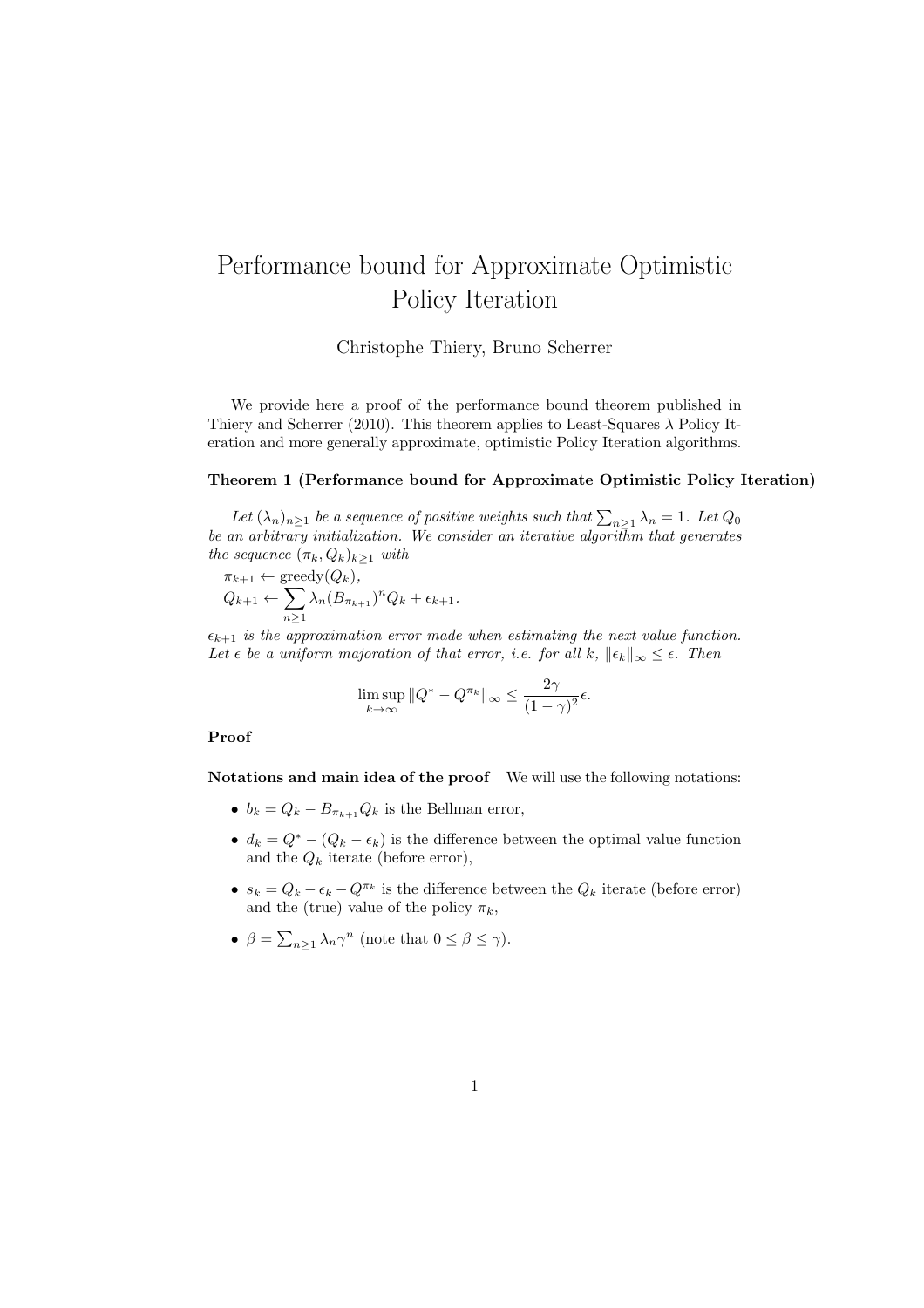The distance between the value of the optimal policy and the value of the current policy can be formulated as

$$
||Q^* - Q^{\pi_k}||_{\infty} = \max(Q^* - Q^{\pi_k})
$$
  
= 
$$
\max(Q^* - Q_k + \epsilon_k + Q_k - \epsilon_k - Q^{\pi_k})
$$
  
= 
$$
\max(d_k + s_k)
$$
  

$$
\leq \max d_k + \max s_k
$$
 (1)

The idea of the proof is to compute upper bounds on  $d_k$  and  $s_k$ . As we will see, the bounds we will obtain will both depend on an upper on the Bellman error  $b_k$ , that we derive first.

An upper bound on the Bellman error  $b_k$ : As  $\pi_{k+1}$  is the greedy policy with respect to  $Q_k$ , we have  $B_{\pi_k}Q_k \leq B_{\pi_{k+1}}Q_k$ , which allows us to write

$$
b_k = Q_k - B_{\pi_{k+1}} Q_k
$$
  
\n
$$
= Q_k - B_{\pi_k} Q_k + B_{\pi_k} Q_k - B_{\pi_{k+1}} Q_k
$$
  
\n
$$
\leq Q_k - B_{\pi_k} Q_k
$$
  
\n
$$
= (Q_k - \epsilon_k + \epsilon_k) - B_{\pi_k} (Q_k - \epsilon_k + \epsilon_k)
$$
  
\n
$$
= (Q_k - \epsilon_k) - B_{\pi_k} (Q_k - \epsilon_k) + \epsilon_k - \gamma P_{\pi_k} \epsilon_k
$$
  
\n
$$
= \sum_{n \geq 1} \lambda_n [(B_{\pi_k})^n Q_{k-1}] - \sum_{n \geq 1} \lambda_n [(B_{\pi_k})^{n+1} Q_{k-1}] + (I - \gamma P_{\pi_k}) \epsilon_k
$$
  
\n
$$
= \sum_{n \geq 1} \lambda_n [(B_{\pi_k})^n Q_{k-1}] - (B_{\pi_k})^{n+1} Q_{k-1}] + (I - \gamma P_{\pi_k}) \epsilon_k
$$
  
\n
$$
= \sum_{n \geq 1} \lambda_n (\gamma P_{\pi_k})^n (Q_{k-1} - B_{\pi_k} Q_{k-1}) + (I - \gamma P_{\pi_k}) \epsilon_k
$$
  
\n
$$
= \sum_{n \geq 1} \lambda_n (\gamma P_{\pi_k})^n b_{k-1} + (I - \gamma P_{\pi_k}) \epsilon_k.
$$

By using the fact that  $P_{\pi_k}$  is a stochastic matrix, we have

$$
\max b_k \le \sum_{n\ge 1} \lambda_n \gamma^n \max b_{k-1} + (1+\gamma)\epsilon = \beta \max b_{k-1} + (1+\gamma)\epsilon.
$$

We then deduce by induction that

$$
\max b_k \le \sum_{j=0}^{k-1} \beta^j (1+\gamma)\epsilon + \beta^k \max b_0 = \frac{1+\gamma}{1-\beta}\epsilon + O(\gamma^k). \tag{2}
$$

An upper bound on  $d_k$ : Let us now consider the  $d_k$  term and its evolution.

$$
d_{k+1} = Q^* - (Q_{k+1} - \epsilon_{k+1})
$$
  
=  $Q^* - \sum_{n\geq 1} \lambda_n (B_{\pi_{k+1}})^n Q_k$   
=  $\sum_{n\geq 1} \lambda_n [Q^* - (B_{\pi_{k+1}})^n Q_k].$  (3)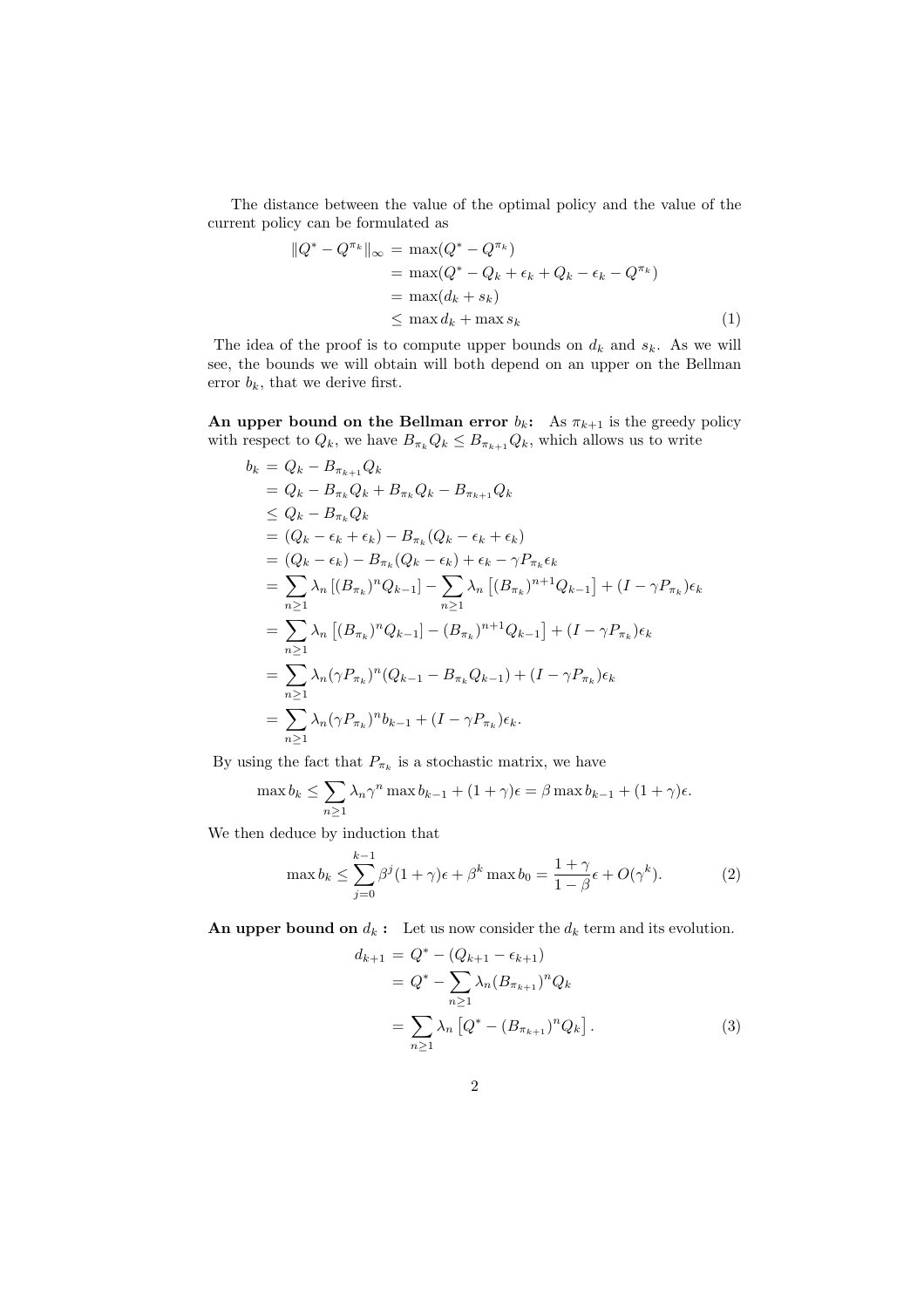Since  $\pi_{k+1}$  is the greedy policy with respect to  $Q_k$ , we have  $B_{\pi^*}Q_k \leq B_{\pi_{k+1}}Q_k$ . Therefore

$$
Q^* - (B_{\pi_{k+1}})^n Q_k
$$
  
=  $B_{\pi^*} Q^* - B_{\pi^*} Q_k + B_{\pi^*} Q_k - B_{\pi^{k+1}} Q_k + B_{\pi_{k+1}} Q_k -$   
 $-(B_{\pi_{k+1}})^2 Q_k + (B_{\pi_{k+1}})^2 Q_k - \dots + (B_{\pi_{k+1}})^{n-1} Q_k - (B_{\pi_{k+1}})^n Q_k$   
 $\leq B_{\pi^*} Q^* - B_{\pi^*} Q_k + \gamma P_{\pi_{k+1}} (Q_k - B_{\pi_{k+1}} Q_k) +$   
 $+(\gamma P_{\pi_{k+1}})^2 (Q_k - B_{\pi_{k+1}} Q_k) + \dots + (\gamma P_{\pi_{k+1}})^{n-1} (Q_k - B_{\pi_{k+1}} Q_k)$   
 $= \gamma P_{\pi^*} (Q^* - Q_k) +$   
 $+ [\gamma P_{\pi_{k+1}} + (\gamma P_{\pi_{k+1}})^2 + \dots + (\gamma P_{\pi_{k+1}})^{n-1}] (Q_k - B_{\pi_{k+1}} Q_k)$   
 $= \gamma P_{\pi^*} (Q^* - (Q_k - \epsilon_k)) - \gamma P_{\pi^*} \epsilon_k +$   
 $+ [\gamma P_{\pi_{k+1}} + (\gamma P_{\pi_{k+1}})^2 + \dots + (\gamma P_{\pi_{k+1}})^{n-1}] (Q_k - B_{\pi_{k+1}} Q_k)$   
 $= \gamma P_{\pi^*} d_k - \gamma P_{\pi^*} \epsilon_k + [\gamma P_{\pi_{k+1}} + (\gamma P_{\pi_{k+1}})^2 + \dots + (\gamma P_{\pi_{k+1}})^{n-1}] b_k.$ 

As  $P_{\pi^*}$  and  $P_{\pi_{k+1}}$  are stochastic matrices, we deduce

$$
\max[Q^* - (B_{\pi_{k+1}})^n Q_k] \le \gamma \max d_k + \gamma \epsilon + (\gamma + \gamma^2 + \dots + \gamma^{n-1}) \max b_k
$$
  
=  $\gamma \max d_k + \gamma \epsilon + \frac{\gamma - \gamma^n}{1 - \gamma} \max b_k$ .

By using Equation 3, we obtain the following induction on  $\max d_k$ :

$$
\max d_{k+1} \leq \gamma \max d_k + \gamma \epsilon + \sum_{n \geq 1} \lambda_n \left[ \frac{\gamma - \gamma^n}{1 - \gamma} \max b_k \right].
$$

With the help of the Bellman error upper bound obtained earlier (Equation 2) we obtain

$$
\max d_{k+1} \le \gamma \max d_k + \gamma \epsilon + \sum_{n \ge 1} \lambda_n \left[ \frac{\gamma - \gamma^n}{(1 - \gamma)(1 - \beta)} \right] (1 + \gamma) \epsilon + O(\gamma^k)
$$

$$
= \gamma \max d_k + \gamma \epsilon + \frac{\gamma - \beta}{(1 - \gamma)(1 - \beta)} (1 + \gamma) \epsilon + O(\gamma^k)
$$

which gives, by taking the limit superior,

$$
\limsup_{k \to \infty} \max d_k \le \frac{\gamma}{1 - \gamma} \epsilon + \left[ \frac{\gamma - \beta}{(1 - \gamma)^2 (1 - \beta)} \right] (1 + \gamma) \epsilon.
$$
 (4)

An upper bound on  $s_k$ : Let us now consider the  $s_k$  term from Equation 1:

$$
s_{k+1} = Q_{k+1} - \epsilon_{k+1} - Q^{\pi_{k+1}}
$$
  
= 
$$
\sum_{n\geq 1} \lambda_n \left[ (B_{\pi_{k+1}})^n Q_k \right] - (B_{\pi_{k+1}})^{\infty} Q_k
$$
  
= 
$$
\sum_{n\geq 1} \lambda_n \left[ (B_{\pi_{k+1}})^n Q_k - (B_{\pi_{k+1}})^{\infty} Q_k \right].
$$
 (5)